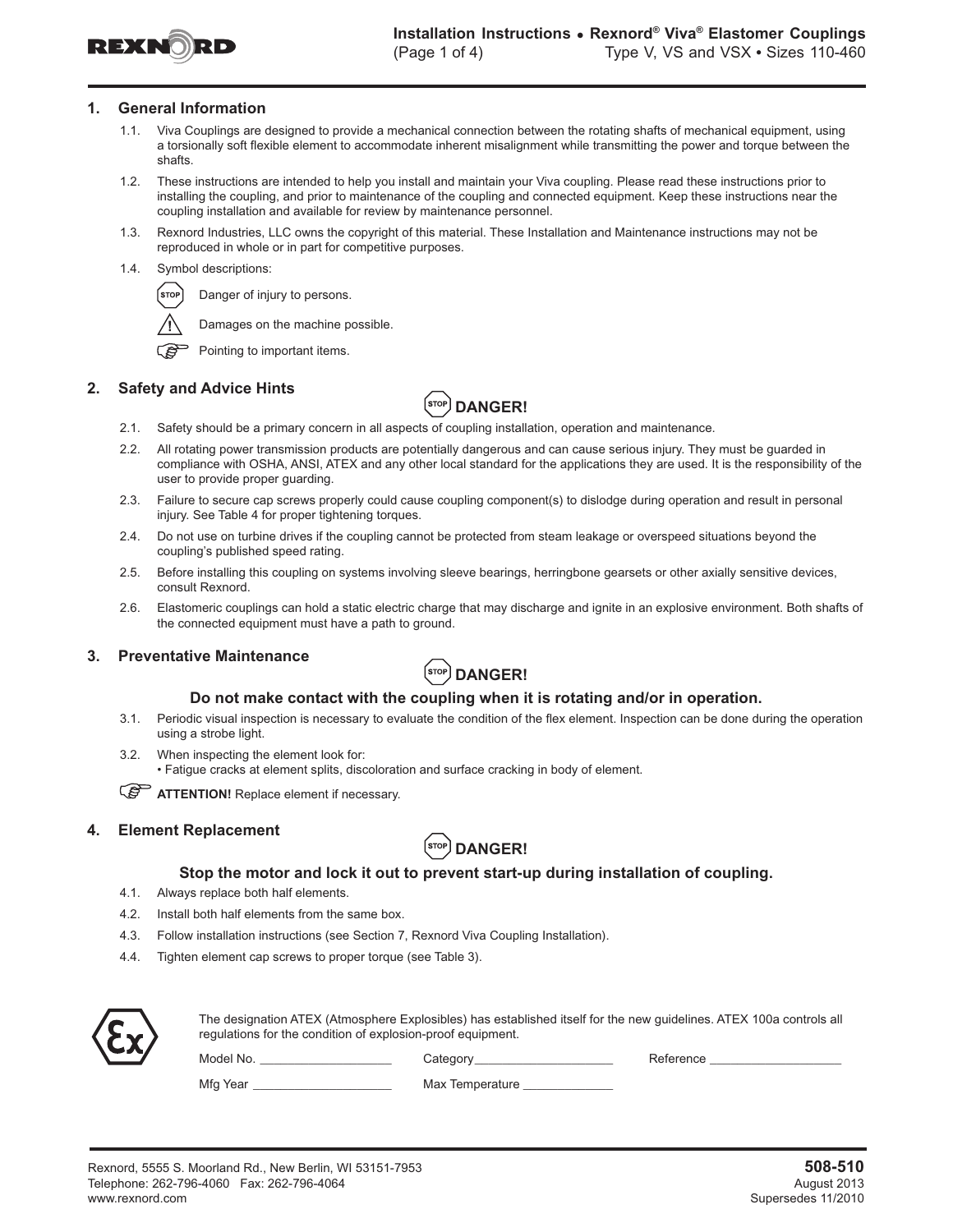

# **5. Rexnord Viva Coupling Design and Part Numbers**



## **Table 1 – Viva Part Numbers**

|         |                   | <b>Elastomer Element</b> |                      |                                             |                                       | Hubs                                                  |                 |                              | High-Speed              |  |
|---------|-------------------|--------------------------|----------------------|---------------------------------------------|---------------------------------------|-------------------------------------------------------|-----------------|------------------------------|-------------------------|--|
| Size    | Type V<br>$\circ$ | Type VS<br>O             | <b>Type VSX</b><br>O | Rough Bore<br><b>Steel</b><br>$\circled{2}$ | <b>Taper Bush</b><br>Hubs - inch<br>3 | <b>British Standard</b><br>Whitworth<br>Threads (BSW) | QD Hubs*<br>(7) | Element<br>Cap Screws<br>(5) | Rings<br>$\circledcirc$ |  |
| 110     | 7392646           | 7392702                  | 7392702X             | 7392746                                     | 7392768                               | 7392770                                               | 7392766         | 7393097                      | 7393046                 |  |
| 125     | 7392650           | 7392706                  | 7392706X             | 7392774                                     | 7392797                               | 7392799                                               | 7392795         | 7393097                      | 7393049                 |  |
| 130     | 7392654           | 7392710                  | 7392710X             | 7392803                                     | 7392827                               | 7392829                                               | 7392825         | 7393097                      | 7393052                 |  |
| $150**$ | 7392656           | 7392712                  | 7392712X             | 7392833                                     | 7392856                               | 7392858                                               | 7392854         | 7393101                      | 7393055                 |  |
| $170**$ | 7392658           | 7392714                  | 7392714X             | 7392833                                     | 7392856                               | 7392858                                               | 7392854         | 7393101                      | 7393055                 |  |
| 190     | 7392662           | 7392718                  | 7392718X             | 7392862                                     | 7392884                               | 7392886                                               | 7392882         | 7393101                      | 7393058                 |  |
| 215     | 7392666           | 7392722                  | 7392722X             | 7392890                                     | 7392912                               | 7392914                                               | 7392910         | 7393105                      | 7393061                 |  |
| 245     | 7392670           | 7392726                  | 7392726X             | 7392918                                     | 7392933                               | 7392935                                               | 7392931         | 7393105                      | 7393064                 |  |
| 290     | 7392674           | 7392730                  | 7392730X             | 7392939                                     | 7392954                               | 7392956                                               | 7392952         | 7393109                      | 7393067                 |  |
| 365     | 7392678           | 7392734                  | 7392734X             | 7392960                                     | 7392966                               | 7392969                                               | 7392964         | 7393119                      | 7393070                 |  |
| 425     | 7392682           | 7392738                  | 7392738X             | 7392972                                     | 7392978                               | 7392981                                               | 7392976         | 7393119                      | 7393073                 |  |
| 460     | 7392686           | 7392742                  | 7392742X             | 7392984                                     | 7392990                               | 7392993                                               | 7392988         | 7393119                      | 7393076                 |  |

Note: Hubs are interchangeable with standard or spacer flex elements.

\* Bushings are not included.

\*\* V150/V170 utilize same hubs, high speed rings and capscrews.

## **6. Drive Alignment**

# $\left($ srop) **DANGER!**

## **Stop the motor and lock it out to prevent start-up during installation of coupling.**

STEP<sub>1</sub>



STEP<sub>2</sub>





∆Kr \_\_\_\_\_\_\_\_\_\_\_\_\_\_ mm (in)



STEP<sub>3</sub>

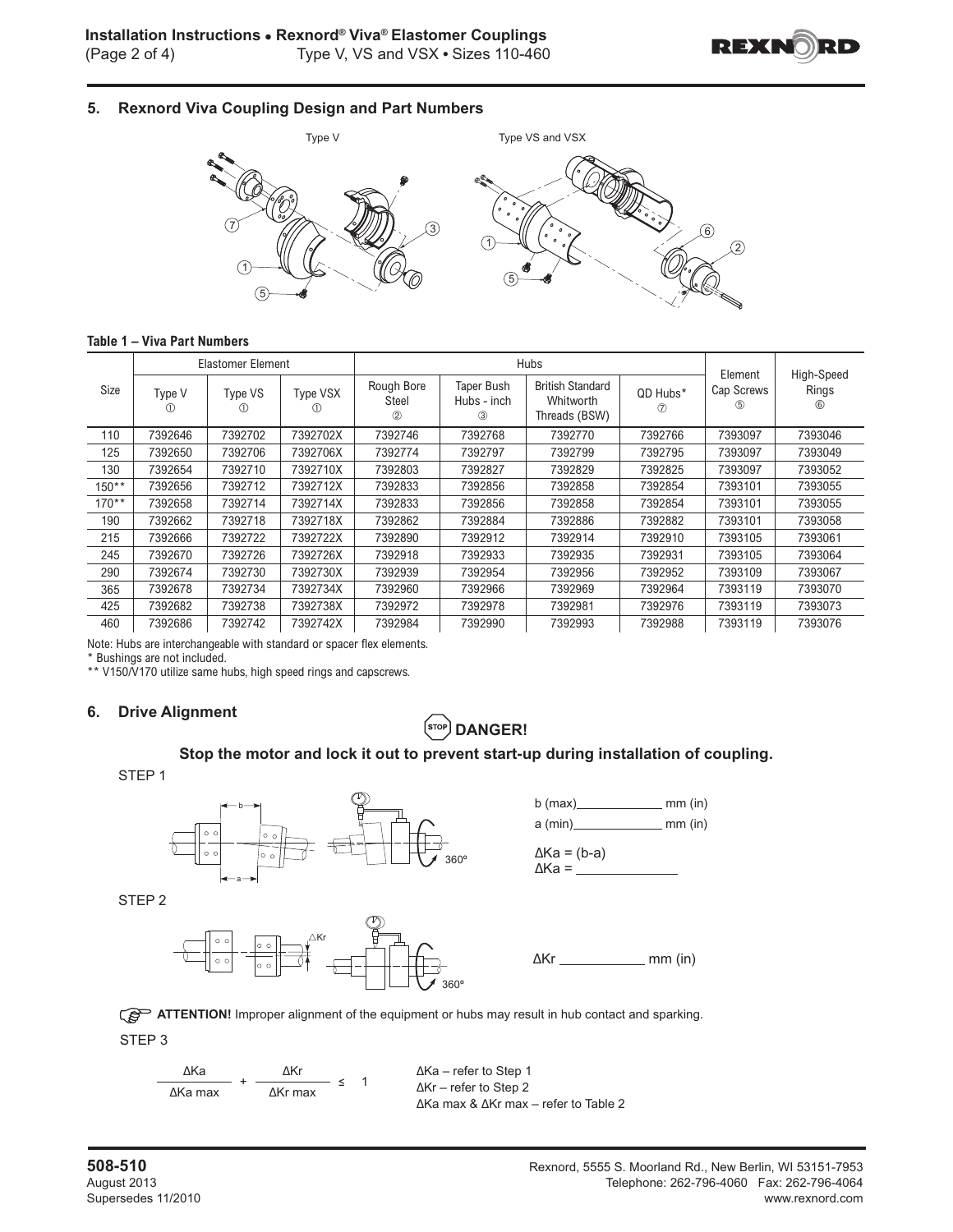

|                              | -------- |       |       |       |       |       |       |       |       |       |       |       |
|------------------------------|----------|-------|-------|-------|-------|-------|-------|-------|-------|-------|-------|-------|
| Coupling Size                | 110      | 125   | 130   | 150   | 170   | 190   | 215   | 245   | 290   | 365   | 425   | 460   |
| $\Delta$ Ka max (mm) Angular | 4,2      | 4.9   | 5.5   | 6.1   | 6.6   | 6.1   | 7.3   | 8.9   | 11.2  | 8.2   | 9.9   | 9,4   |
| $\Delta$ Kr max (mm) Radial  | 1.6      | .6    | .6    | 1.6   | 6.،   | 2.4   | 2.4   | 2.4   | 2.4   | 3.2   | 3.2   | 3,2   |
| $\Delta$ Ka max (in) Angular | 0.165    | 0.193 | 0.217 | 0.240 | 0.260 | 0.240 | 0.287 | 0.350 | 0.441 | 0.323 | 0.390 | 0.370 |
| $\Delta$ Kr max (in) Radial  | 0.063    | 0.063 | 0.063 | 0.063 | 0.063 | 0.095 | 0.095 | 0.095 | 0.095 | 0.126 | 0.126 | 0.126 |

## **Table 2 – Maximum Misalignment — mm/inch**

## **7. Rexnord Viva Coupling Installation**

STEP<sub>1</sub>

- 7.1. Clean dirt and burrs from shafts and hub bores.
- 7.2. Be sure the keys fit shafts properly.
- 7.3. Position both hubs on the shaft without tightening the setscrews.
- 7.4. Use a half element to set proper hub spacing.
- 7.5. When the hubs are properly spaced, tighten the setscrews.
- 7.6. When using tapered bushings, follow bushing manufacturer's instructions.

#### STFP<sub>2</sub>

- 7.7. Mount first half element to the hubs using cap screws provided.
- 7.8. Rotate the shaft 180 degrees and secure second half element.
- 7.9. If shaft cannot be rotated, mount half elements at 90 degrees.

#### STEP<sub>3</sub>

- 7.10. Tighten all cap screws to the torques specified in Table 3.
- 7.11. Align equipment.
- 7.12. Install proper guarding prior to equipment start-up.
- **ATTENTION!** When installing the element, first seat all the cap screws with a light torque, then tighten all cap screws to proper torque using a torque wrench.

#### **Table 3 – Set Screw Tightening Torque**

|       | Internal Hex<br>Size |                                   |                          |
|-------|----------------------|-----------------------------------|--------------------------|
| Ib-in | Nm                   | inch                              |                          |
| 66    | 6                    | 7                                 | 1/8                      |
| 132   | 11                   | 15                                | 5/32                     |
| 240   | 20                   | 27                                | 3/16                     |
| 600   | 50                   | 68                                | 1/4                      |
|       |                      |                                   |                          |
|       | Internal Hex         |                                   |                          |
|       |                      |                                   | Size                     |
| Ib-in | Ib-ft                | Nm                                | inch                     |
| 55    | 5                    | 6                                 | M <sub>3</sub>           |
| 110   | 9                    | 12                                | M4                       |
| 220   | 18                   | 25                                | M <sub>5</sub>           |
|       |                      | Ib-ft<br><b>Tightening Torque</b> | <b>Tightening Torque</b> |







Type V Type VS and VSX



Type V Type VS and VSX

#### **8. Cap Screw Torque**

- 8.1. Do not lubricate cap screw threads.
- 8.2. Cap screws must have a thread-locking adhesive applied.
- 8.3. Tighten cap screws by using torque wrench.
- **ATTENTION!** Do not lubricate cap screw threads.

#### **Table 4 – Cap Screw Torque**

| Viva Size | Part No. | <b>Bolt</b>     | Wrench<br>Torque<br>Size |     |       |       |
|-----------|----------|-----------------|--------------------------|-----|-------|-------|
|           |          | Size            | mm                       | Nm  | ft Ib | in Ib |
| 110       | 7393097  | M <sub>8</sub>  | 13                       | 27  | 20    | 240   |
| 125       | 7393097  | M <sub>8</sub>  | 13                       | 27  | 20    | 240   |
| 130       | 7393097  | M <sub>8</sub>  | 13                       | 27  | 20    | 240   |
| 150       | 7393101  | M <sub>10</sub> | 13                       | 53  | 39    | 468   |
| 170       | 7393101  | M <sub>10</sub> | 13                       | 53  | 39    | 468   |
| 190       | 7393101  | M10             | 13                       | 53  | 39    | 468   |
| 215       | 7393105  | M <sub>10</sub> | 13                       | 53  | 39    | 468   |
| 245       | 7393105  | M <sub>10</sub> | 13                       | 53  | 39    | 468   |
| 290       | 7393109  | M <sub>12</sub> | 15                       | 92  | 68    | 816   |
| 365       | 7393120  | M14             | 19                       | 158 | 117   | 1404  |
| 425       | 7393120  | M14             | 19                       | 158 | 117   | 1404  |
| 460       | 7393120  | M14             | 19                       | 158 | 117   | 1404  |